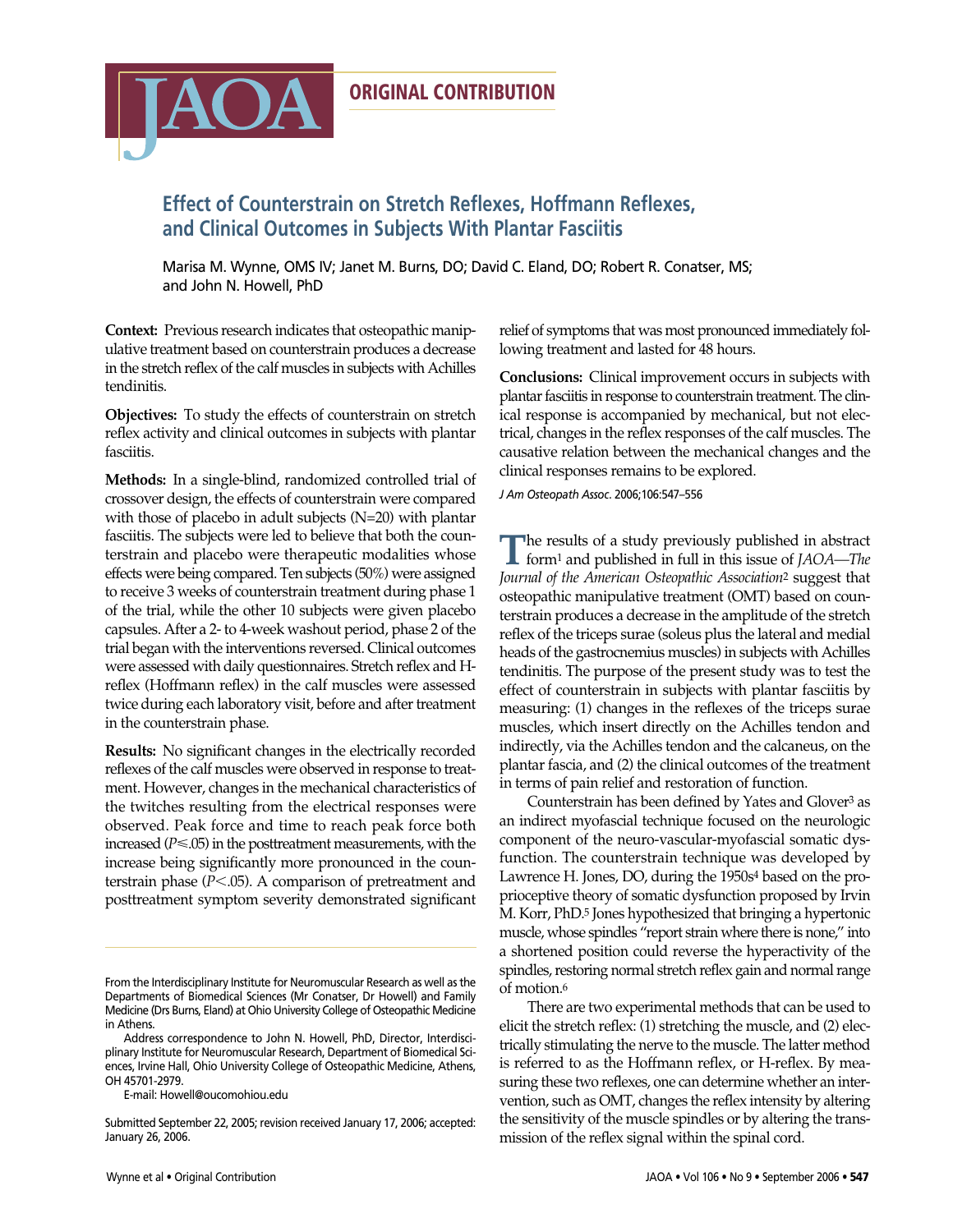|                                       |                                                                                  |                |   | <b>Counterstrain Study: Crossover Trial Design</b><br>Sequence for Each Subject Visit (N=20)* |                                                     |   |   |
|---------------------------------------|----------------------------------------------------------------------------------|----------------|---|-----------------------------------------------------------------------------------------------|-----------------------------------------------------|---|---|
|                                       | PHASE <sub>1</sub><br><b>Subjects</b><br>Counterstrain (n=10)-<br>Control (n=10) |                |   | <b>WASHOUT</b><br>PERIOD <sup>+</sup>                                                         | <b>PHASE 2</b><br><b>Subjects</b><br>Control (n=10) |   |   |
|                                       |                                                                                  |                |   |                                                                                               |                                                     |   |   |
| <b>Laboratory Visit</b>               | 1                                                                                | $\overline{2}$ | 3 |                                                                                               | 4                                                   | 5 | 6 |
| <b>Procedures</b>                     |                                                                                  |                |   |                                                                                               |                                                     |   |   |
| ■ Pretreatment                        |                                                                                  |                |   |                                                                                               |                                                     |   |   |
| Questionnaire                         | X                                                                                | X              | X |                                                                                               | X                                                   | X | X |
| □ Measurement                         | X                                                                                | X              | X |                                                                                               | X                                                   | X | X |
| Diagnosis <sup>#</sup><br>о           | X                                                                                |                |   |                                                                                               |                                                     |   |   |
| $\blacksquare$ Treatment <sup>§</sup> | X                                                                                | X              | X |                                                                                               | X                                                   | X | X |
| ■ Posttreatment                       |                                                                                  |                |   |                                                                                               |                                                     |   |   |
| Questionnaire                         | X                                                                                | X              | X |                                                                                               | X                                                   | X | X |
| □ Measurement                         | X                                                                                | X              | X |                                                                                               | X                                                   | X | X |

\* X indicates that the procedure occurred during the visit. No entry indicates that the procedure did not occur.

† The washout period varied from 2 to 4 weeks among subjects, depending on subject availability.

A diagnosis was made during the first visit only.

§ Treatment was administered to counterstrain subjects only.

**Figure 1.** *Of the 20 subjects in the study population, 10 were assigned to receive osteopathic manipulative treatment (OMT) with the counterstrain procedure in phase 1 of the crossover trial, which lasted 3 weeks. The 10 control subjects were given placebo capsules during phase 1. After a 2- to 4-week washout period, phase 2 of the trial began, with the 10 OMT subjects reassigned to receive placebo and the 10 control subjects reassigned to receive OMT for 3 weeks. Subjects visited the testing laboratory once per week during each of the two 3-week trial phases for the following sequence of procedures: (1) pretreatment subject rating of symptom severity on a questionnaire; (2) pretreatment electromyogram measurements of stretch reflex and H-reflex; (3) diagnosis of plantar fasciitis by osteopathic physician (during first visit only); (4) treatment with counterstrain technique (OMT subjects only); (5) posttreatment subject rating of symptom severity on a second questionnaire; and (6) posttreatment electromyogram measurements of stretch reflex and H-reflex.*

### **Methods**

All procedures were approved by Ohio University's institutional review board. Adult subjects with plantar fasciitis were recruited through public advertisements and referrals from physicians. Subjects were excluded from the study if they reported any of the following: (1) wearing a pacemaker; (2) having been diagnosed with cardiac arrhythmias; (3) possessing known conditions resulting in unstable blood pressure (eg, frequent fainting spells); (4) having been diagnosed with deep vein thrombosis; (5) having had serious trauma to the lower extremities within the previous year; (6) having known peripheral neuropathies affecting the lower extremities; (7) having known neoplasms affecting the lower extremities; (8) having been treated for plantar fasciitis during the previous month with any type of manual treatment or therapy (eg, OMT, physical therapy); (9) obesity; or (10) taking muscle relaxants, pain medication, or more than half the daily maximum dose of nonsteroidal anti-inflammatory drugs (NSAIDs). Twenty subjects (16 women, 4 men; age range, 20–66 y) were enrolled in the study. All subjects provided informed consent.

The present study compared the effects of counterstrain with those of placebo in a single-blind, randomized controlled trial of crossover design. The subjects were led to believe that both the counterstrain and the placebo were therapeutic modalities whose effects were being compared. The control intervention consisted of capsules, taken two times per day, con-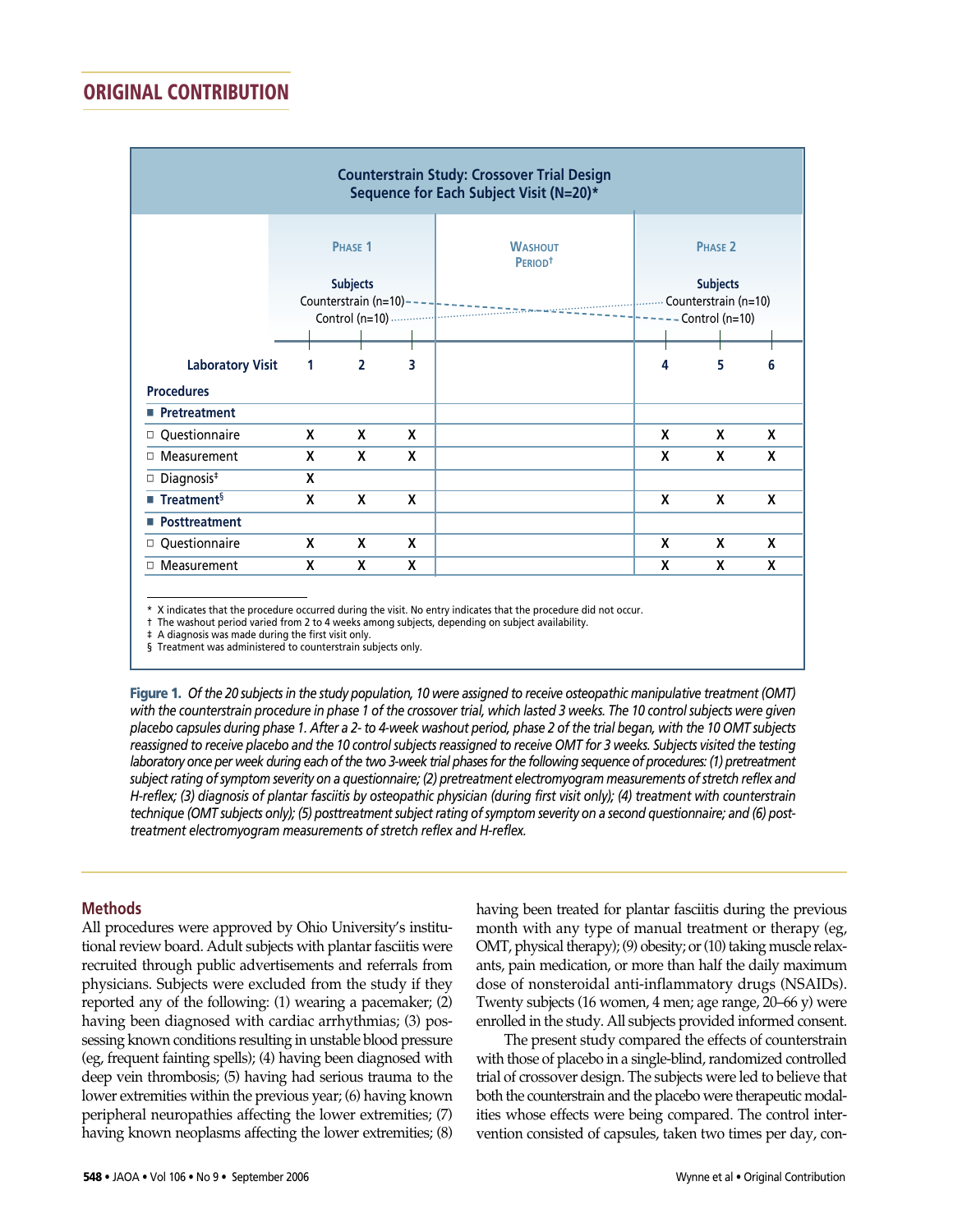

**Figure 2.** *The seated subject's leg is positioned in the stepper motor testing apparatus with the foot strapped to the foot plate and with a knee angle of 130 degrees and an ankle angle of 90 degrees. Electromyogram electrodes are visible on the subject's tibialis anterior. The electric motor (top) imposes a rapid dorsiflexion (5 degrees in 50 ms), which elicits the stretch reflex. The H-reflex is elicited by electrical stimulations of the tibial nerve.*

taining either cornstarch or, in the case of one subject who had hypersensitivity to corn, flour. Subjects were told the capsules contained an NSAID.

Ten (50%) subjects were assigned to receive counterstrain treatment during the 3 weeks of phase 1 of the trial, while the other 10 subjects were given placebo capsules to take during this period. Following a 2- to 4-week washout period (an interval that varied because of subject availability), phase 2 began, with the group interventions reversed (*Figure 1*). Subjects came to the testing laboratory one time per week during each of the two 3-week treatment periods for reflex testing and, when they were in the counterstrain phase of the study, for treatment. Subjects in the control phase were provided with a week's supply of placebo capsules at each visit.

At the beginning of each laboratory visit, subjects filled out "Pain and Dysfunction Questionnaire #1," on which they rated, on a scale of 0 (no symptoms) to 9 (extreme symptoms/pain), the severity of their plantar fasciitis symptoms according to their present pain, soreness to touch, stiffness, and how it affected their walking. Following electrode placement, both reflexes were measured. Subjects were examined by an osteopathic physician (J.M.B. or D.C.E.) to confirm the diagnosis of plantar fasciitis (during the first visit only). Subjects in the counterstrain phase were then treated with counterstrain. Prior to a second reflex measurement, subjects in both phases completed "Pain and Dysfunction Questionnaire #2."

At the conclusion of testing, subjects were given a packet of six "Take-Home Subject Questionnaires" to fill out at the same time each day between laboratory visits. On the forms, subjects rated, on the same scale of 0 to 9, the severity of their plantar fasciitis according to present pain, soreness to touch, stiffness, how it affected their walking, and how it affected their previous night's sleep. Subjects also reported on these forms if they had taken any NSAIDs that day.

#### *EMG Recording and Data Acquisition*

Following skin preparation by shaving, if necessary, and rubbing with prep pads containing alcohol and pumice, self-adhesive bipolar silver/silver chloride (Ag/AgCl) electrodes (1 cm diameter, separated by 2 cm) were placed on the skin overlying the soleus, the lateral and medial heads of the gastrocnemius, and the tibialis anterior muscles. A cathodal-stimulating electrode was placed on the skin of the popliteal fossa, and an anodal-stimulating electrode was placed on the skin just above the patella (*Figure 2*). Trial stimuli were delivered to ensure correct placement of the stimulating electrode and to determine the range of stimulus intensities required to produce the Hreflex. The electromyogram (EMG) signals were amplified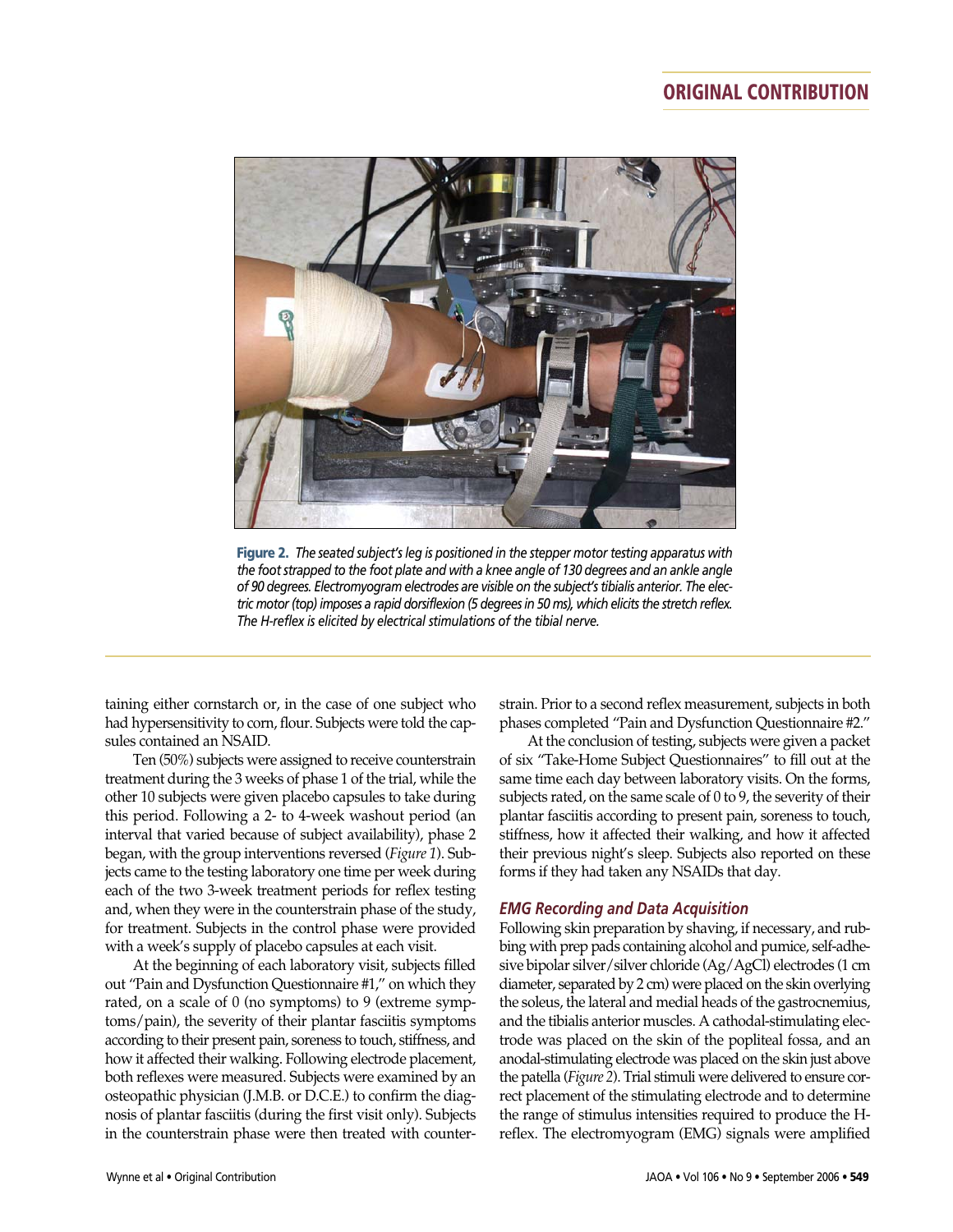

**Figure 3.** *Sample electromyogram (EMG) traces of torque and reflex action potentials for all three muscles of the triceps surae (soleus, medial gastrocnemius, lateral gastrocnemius) from a single subject in response to a 5-degree angle of dorsiflexion. Time to reach peak* *torque is represented by broken vertical lines. The mean of 30 such responses from each subject was used for pretreatment and posttreatment comparisons. Sampling frequency in EMG records is 2 kHz.*

**Figure 4.** *Low intensity stimuli delivered to the tibial nerve activates only the largest fibers within the nerve, namely the Ia sensory fibers, generating a reflex electromyogram (EMG) response in the muscle—the H-reflex. Higher intensity stimuli also activate motor fibers. Action potential conduction within these fibers in the orthodromic direction generates a short latency EMG response in the muscle—the M-wave. Action potentials traveling in the opposite direction, antidromically, travel toward the spinal cord and collide with action potentials generated reflexly from sensory fiber stimulation. These collisions prevent the reflexly generated signal from traveling to the muscle. With increasing intensity of stimuli, more motor fibers are stimulated, causing these collisions in a greater proportion of the motor fibers. The intensity of the H-reflex signal decreases as the M-wave becomes larger, disappearing with stimuli greater than 20 mA.*

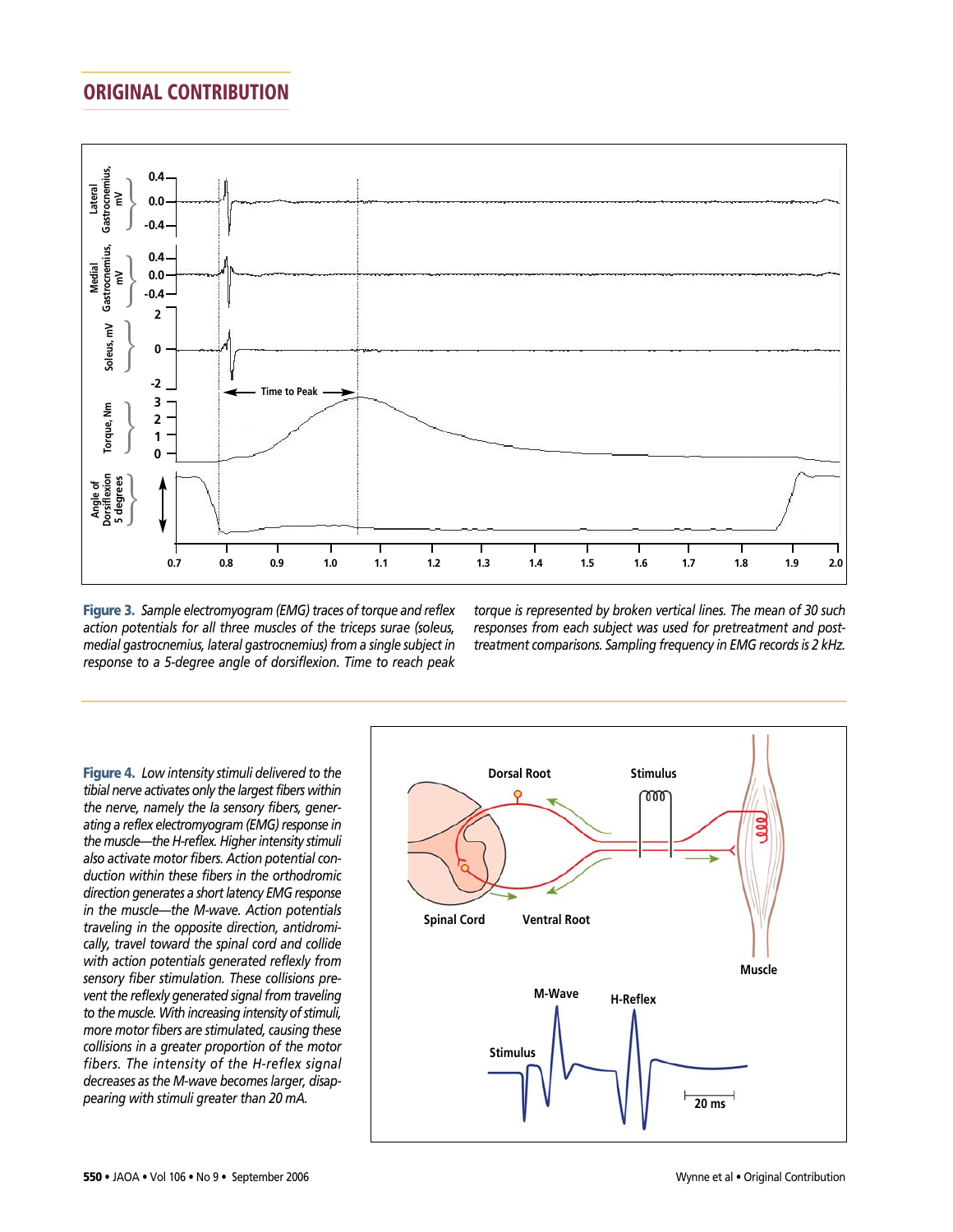

**Figure 5.** *Plot of the H-wave and M-wave as a function of intensity of the stimulus applied to the tibial nerve. The raw electromyogram amplitude is shown.*

 $(Z_1=100 \text{ G}\Omega)$ ; Intronix Technologies, Bolton, Ontario), filtered between 10 Hz and 1000 Hz, and sampled at 10 kHz with a Spike II data acquisition system (Model 1401; Cambridge Electronics Design, Cambridge, England). Muscle force output, detected with a strain gauge in the foot apparatus, was measured as torque around the ankle joint. During data acquisition, subjects were instructed to remain relaxed and to maintain their gaze with no head movement.

#### *Measurement of the Stretch Reflex*

Subjects were seated comfortably with one foot strapped firmly to a foot plate at a knee angle of 130 degrees and an ankle angle of 90 degrees (*Figure 2*). The stretch reflex was elicited by a quick movement (50 ms) applied to the foot plate by a computer-controlled stepper motor (Model M112; Superior Electronics, Bristol, Conn), causing a 5-degree dorsiflexion of the foot and a corresponding stretch of the triceps surae muscles. This process was repeated 10 times, approximately every 5 seconds, but at slightly irregular intervals to prevent the subject from anticipating the exact time of the stimulus. Each set of 10 stretch reflexes was repeated three times for a total of 30 stretch reflex measurements (*Figure 3*).

### *Measurement of the H-Reflex*

The H-reflex was elicited by a series of electrical stimulations

of the tibial nerve in the popliteal fossa (Model DS7; Digitimer Ltd, Welwyn Garden City, England) (*Figure 4*). Varying intensities of current were applied to the tibial nerve, beginning with the intensity required to produce a maximum M-wave and decreasing progressively. The amplitude of the H-reflex was recorded as the ratio of peak amplitudes of the H- and Mwaves seen in the EMG recording, and was plotted as a function of stimulus intensity (*Figure 5*).

### *Osteopathic Manipulative Treatment*

Counterstrain treatment was performed by physicians (J.M.B and D.C.E.) in the Osteopathic Manipulative Medicine section of the Department of Family Medicine at Ohio University College of Osteopathic Medicine in Athens. No time limit was enforced for OMT, which began with the physician performing an osteopathic structural examination focused on the foot, ankle, and lower leg to locate tender points. Each tender point was then treated individually using the counterstrain method.

The counterstrain procedure involved application of brief mechanical pressure on each tender point with one fingertip in order to determine tenderness and tissue tension. The physician then moved the appropriate joint into various positions of ease until a position was achieved in which there was at least 70% to 80% relief of discomfort at the tender point when the same pressure was reintroduced. This position was then main-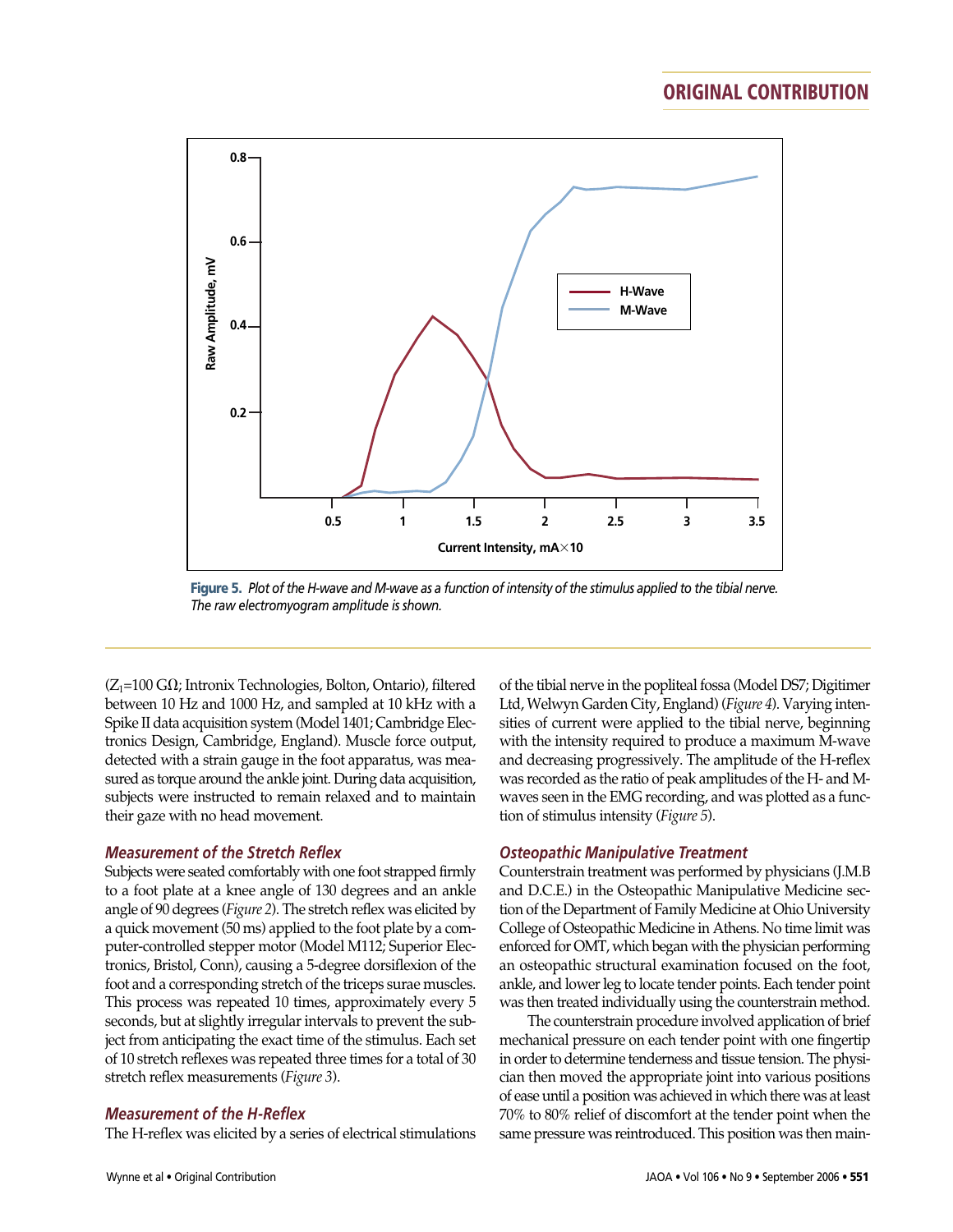**Figure 6.** *Peak torque of the stretch reflex increased significantly (\*) after subjects were treated with the counterstrain technique during laboratory visits 1 and 3 of the counterstrain phase (*P-*.05). No significant changes in peak torque were observed in any of the visits of the subjects in the control (placebo capsule) phase.*



tained for 90 seconds. Following the 90-second period, the physician slowly returned the appropriate joint to a neutral position and reexamined the area in which the tender point was located. Because no set OMT sequence exists in the literature for plantar fasciitis, the counterstrain tender points were treated by the physician according to functional anatomical considerations, overall strain throughout the lower extremity, and patient tolerance.

### *Data Processing and Analysis*

Comparisons of the subjects' reflex responses before and after treatment were made as follows.

For the stretch reflex, the EMG records of the soleus, medial gastrocnemius, and lateral gastrocnemius were rectified and integrated; the areas under the curves of the evoked responses were expressed as a ratio of the stretch reflex amplitude to the maximum M-wave amplitude  $(S/M_{\text{max}})$ . Thirty stretch reflexes were averaged for both the pretreatment and posttreatment periods.

For the H-reflex, EMG records were similarly rectified and integrated, and the areas under the curves of the evoked responses were expressed as the ratio of the H-reflex amplitude to the maximum M-wave amplitude  $(H/M_{max})$ . To determine the H-reflex amplitude, the highest three points on the H recruitment curve were averaged for the pretreatment and posttreatment periods.

Paired *t* tests were used to analyze the reflex data. Analysis of variance (ANOVA) was used in the analysis of the clinical outcomes data, followed by the Tukey posthoc test to localize specific significant differences.

### **Results**

Electromyogram measurements of both reflexes revealed no significant change in response of the triceps surae muscles to either OMT with counterstrain treatment or to placebo. However, significant mechanical changes in the twitches resulting from the electrical responses were observed. Peak torque of the stretch reflex (*Figure 6*) and the H-reflex (*Figure 7*) increased significantly in response to counterstrain treatment (*P*-.05). A trend toward increasing torque values was also seen in the H-reflex during the control phase but reached significance only in the second of the three visits. In addition, the time to reach peak torque of the stretch reflex increased significantly with treatment but not in the control phase (*Figure 8*). Significant increases in time to reach peak torque of the Hreflex were seen in both the treatment and control phases (*P*-.05) (*Figure 9*).

Osteopathic manipulative treatment resulted in a marked decrease in symptom severity in subjects with plantar fasciitis, as measured immediately following treatment (*Figure 10*). When symptom severity was analyzed by repeated-measures ANOVA (RMANOVA) over the 6 days following each laboratory visit, no statistical significance between the phases emerged (*Figure 11*). When the analysis was limited to the first 2 days posttreatment, a group interaction was observed, indicating a difference in the responses over that time between the counterstrain and control phases.

### **Comment**

The research by Howell et al2 published in the present issue of the *JAOA* demonstrates a decrease in stretch reflex amplitude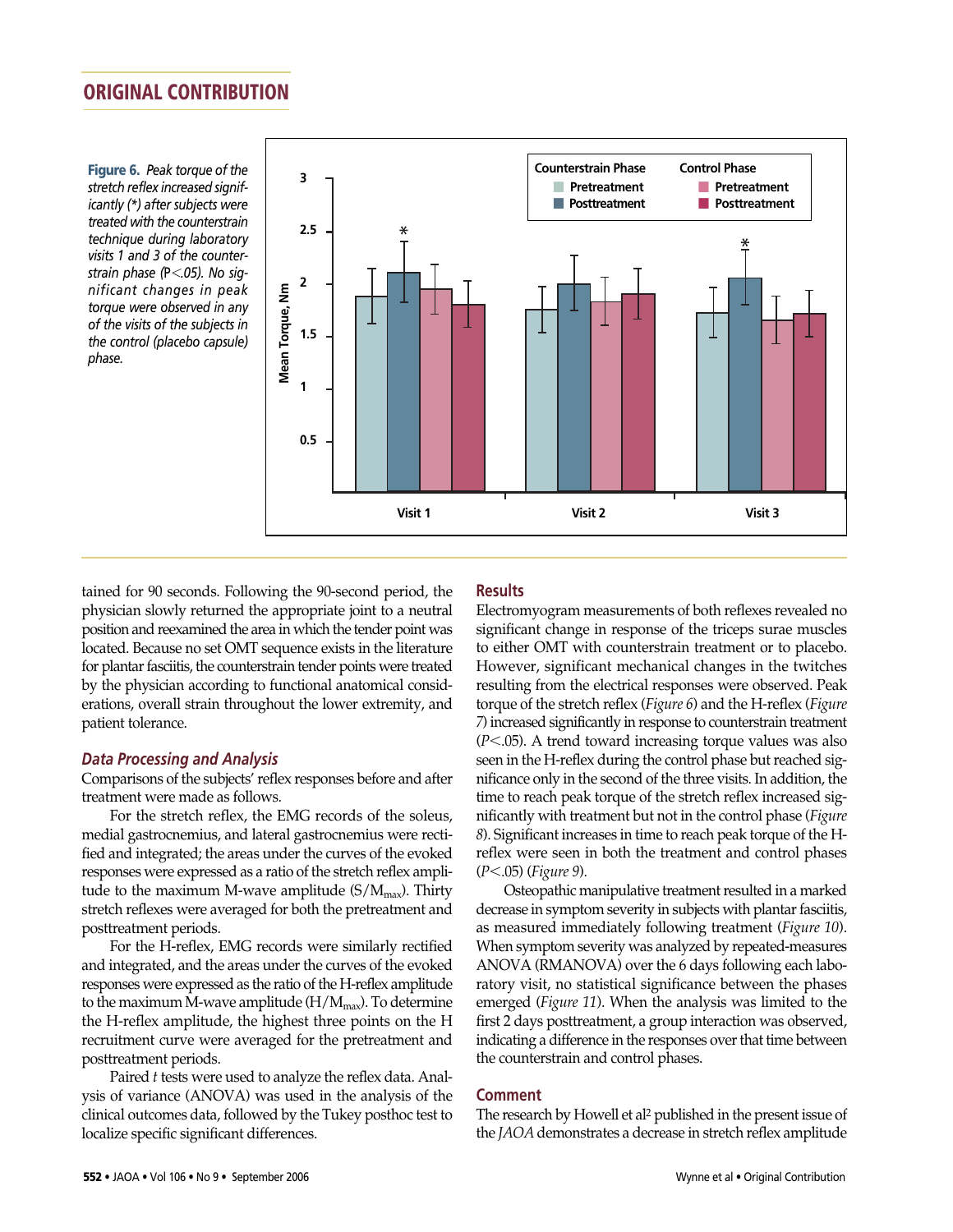

**Figure 7.** *Peak torque of the H-reflex increased significantly (\*) after subjects were treated with the counterstrain technique during all three laboratory visits of the counterstrain phase (*P-*.05). A significant increase in peak torque was also observed for subjects in visit 2 of the control (placebo capsule) phase (*P-*.05).*



**Figure 8.** *Time to reach peak torque of the stretch reflex increased significantly (\*) after subjects were treated with the counterstrain technique during all three laboratory visits of the counterstrain phase (*P-*.05). No significant changes in time to reach peak torque were observed in any of the visits of the subjects in the control (placebo capsule) phase.*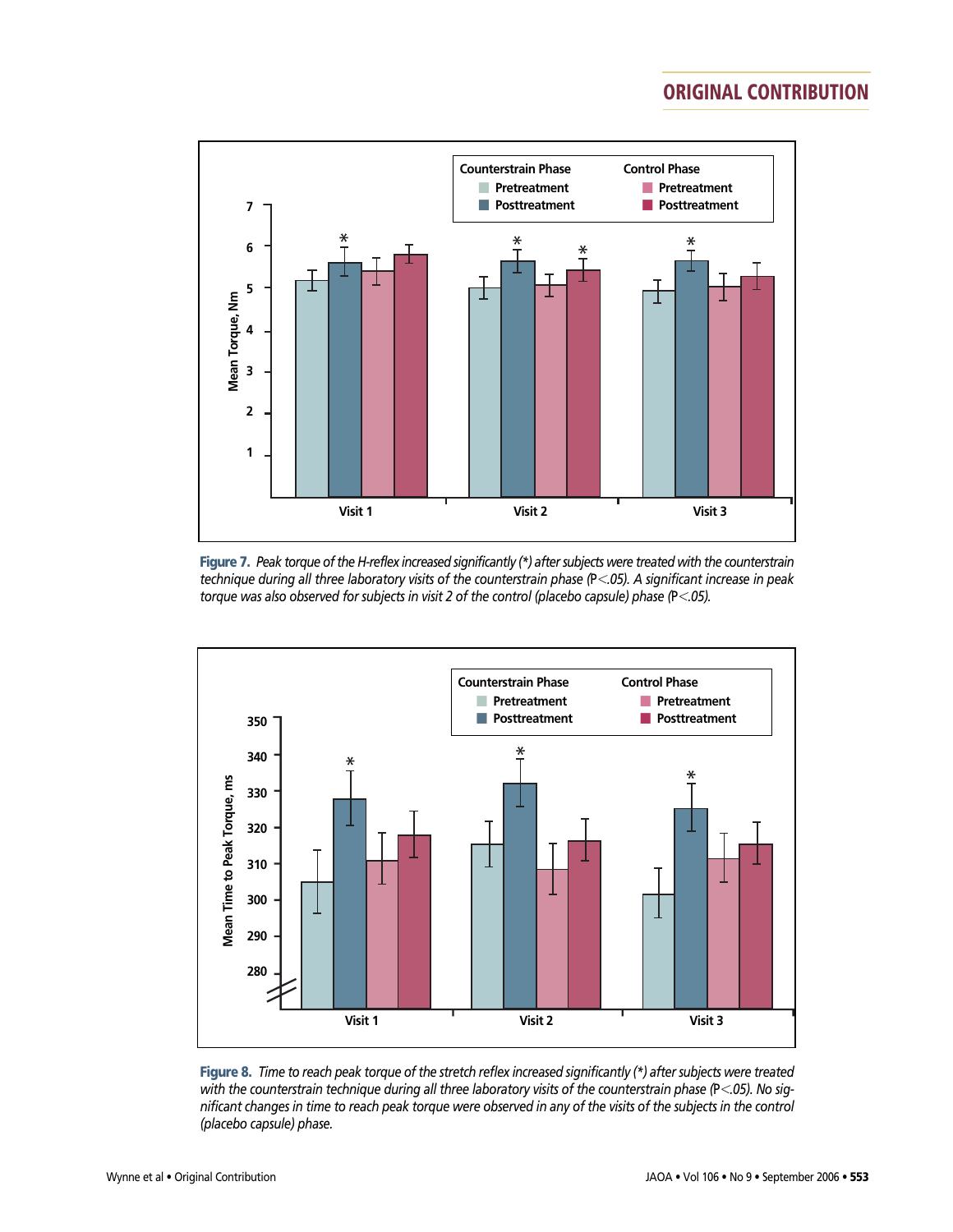

**Figure 9.** *Time to reach peak torque of the H-reflex increased significantly (\*) after subjects were treated with the counterstrain technique during all three laboratory visits of the counterstrain phase (*P-*.05). Time to reach peak torque of the H-reflex also increased significantly for subjects in all three visits of the control (placebo capsule) phase (*P-*.05).*

with counterstrain treatment in subjects with Achilles tendinitis—a result that is consistent with Korr's hypothesis that OMT works by altering the gain of the stretch reflex.<sup>5</sup> Despite the mechanical continuity of the triceps surae and the plantar fascia around the calcaneus, no such reflex change in the triceps surae was seen in the present study with counterstrain treatment of subjects with plantar fasciitis. Nor were there any trends in the data suggesting that a larger sample size might reveal such changes. It is possible that such an effect might be seen in EMG recordings from the intrinsic muscles of the foot and/or the long digital flexors, but no recordings from these muscles were made in this study.

The observed increase in torque produced by both reflexes following counterstrain treatment cannot be explained by altered muscle excitation because no change in evoked EMG amplitude was observed. Torque was measured as pressure from the ball of the foot on the foot plate. It is likely that counterstrain treatment produced alterations in the mechanical properties of the foot, including in the plantar fascia, which could have altered the apparent mechanical output of the triceps surae during the reflex. It is also possible that the treatment, which included attention to tender points in the lower leg as well as the foot, somehow altered the mechanical output of the triceps surae muscles themselves, despite the constancy of the evoked action potentials recorded from them.

Even if one assumes that counterstrain treatment altered

the subjects' foot mechanics, it is not clear why twitch tension increased. The effects of treatment are not likely to result from passive stretching of the plantar fascia or triceps surae, because counterstrain typically brings the involved tissues into positions of less strain.

In addition to the significant increase in peak torque and time to reach peak torque of both the stretch and H-reflex following OMT, the second measurement in the control group, corresponding to the posttreatment measurement in the counterstrain group, showed some increase as well, in some cases reaching significance (*Figure 7*). However, the greater torque increases for the counterstrain group suggest that the effect from OMT was greater than any effect from the repeated measurements themselves.

Counterstrain seemed to have a greater effect on the stretch reflex torque (10% increase) than on the H-reflex torque (8% increase). This difference may be related to the fact that the twitch resulting from the stretch reflex is a smaller twitch, approximately 40% of the size of that from H-reflex.2

Clinical outcomes of the present study, assessed as subject ratings of symptom severity on a 10-point scale, indicated that subjects experienced significant relief of symptoms immediately following counterstrain treatment (*Figure 10*). This effect was greatest following the first of three treatments in the counterstrain phase. Our use of an oral placebo did not serve as a sham treatment and, therefore, did not allow us to dis-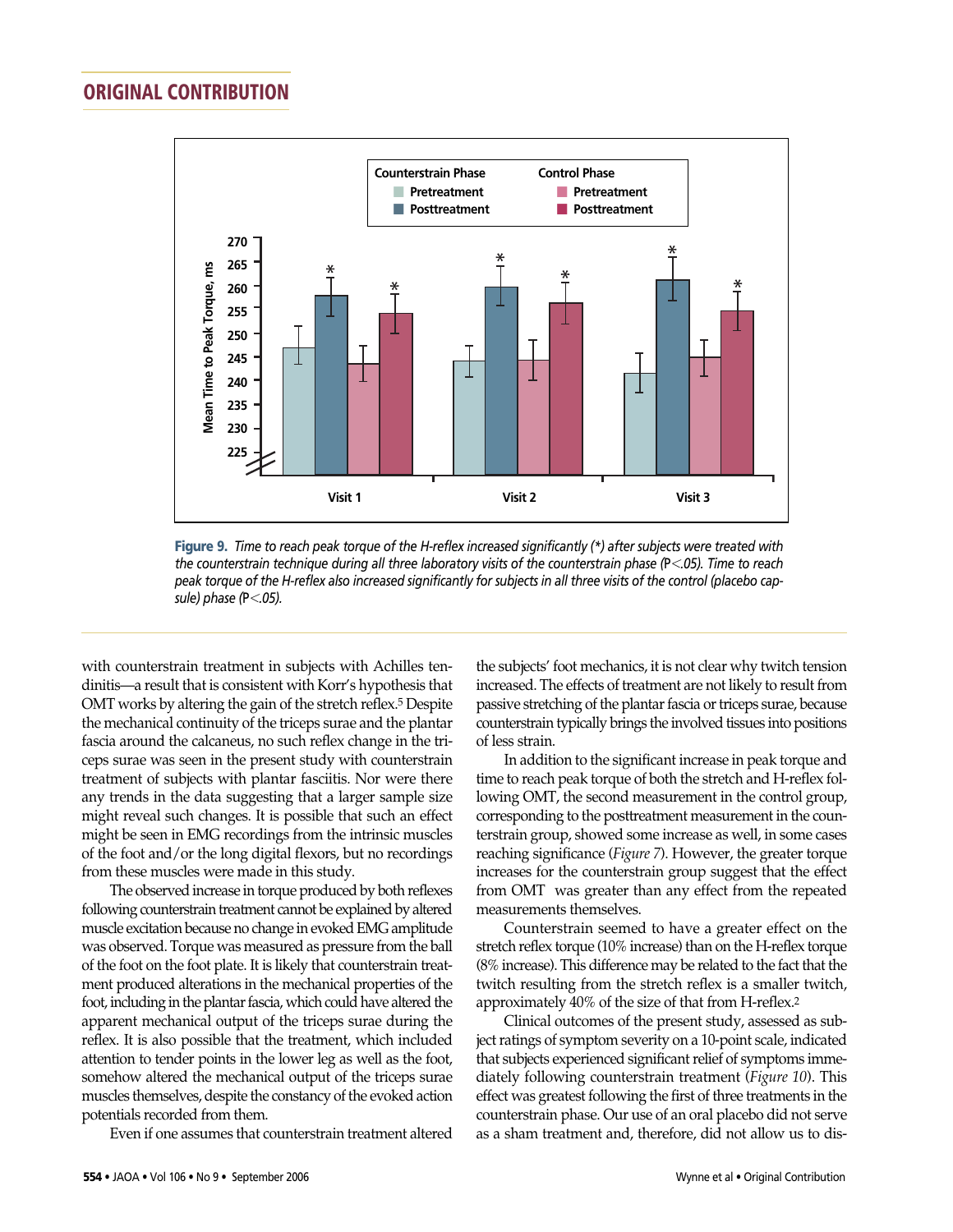Editor's message: In the original print publication, there was a layout error in *Figure 10*. The values on the y-axis appeared beneath their interval marks (tick marks) instead of centered on them. The error has been corrected here.

## **ORIGINAL CONTRIBUTION**



**Figure 10.** *Subjects' ratings of symptom severity before and after treatment in the three laboratory visits of the counterstrain phase and the three visits of the control (placebo capsule) phase. The data from one subject who failed to return one of the take-home questionnaires was discarded, leaving a sample size of 19. The ratings were recorded as the sum of each subject's rating of four factors: pain, soreness, stiffness, and mobility. Each rating was made on a scale of 0 (no symptoms) to 9 (extreme symptoms/pain), and the summed values for all subjects were then averaged. Thus, the minimum possible rating is 0 and the maximum possible rating is 36. The symptom severity ratings markedly decreased (\*) immediately after treatment with counterstrain in all three visits of the counterstrain phase (*P-*.05). A significant, though slight, improvement in symptom severity was reported by subjects in the control phase only during the first visit (*P-*.05).*

tinguish between the mechanical and psychosocial effects of counterstrain. As shown in *Figure 10,* the mean rating of symptom severity immediately after the first and second laboratory visits for counterstrain treatment was reduced to 4, compared with mean pretreatment ratings of at least 8. Some subjects, however, did report complete relief of symptoms after counterstrain treatment.

When subjects' ratings of symptom severity were analyzed by RMANOVA over the 6 days following each visit, no statistically significant differences between the counterstrain and control phases emerged (*Figure 11*). Therefore, we cannot claim that there was a clinical effect of counterstrain compared with placebo in subjects with plantar fasciitis over this entire period of time. When the analysis was limited to the first 2 days posttreatment, however, a group interaction was observed, indicating a difference in subjects' responses over that time between the counterstrain and control placebo phases. *Figure 11* reveals that the symptom severity ratings over the first 48 hours either decreased or remained relatively low for subjects in the counterstrain phase while increasing for subjects in the control phase.

Expectations of the placebo effect would have shown up

most clearly as a decrease in symptom severity ratings when subjects entered the control phase. Had the capsules contained an actual NSAID, the ratings would have decreased, as they did in the counterstrain phase. Many subjects admitted that they doubted that the capsules they were taking during the control phase contained an effective NSAID, based on the failure of the medication in the capsules to relieve headaches or menstrual cramps occurring during that time. Thus, the capsules probably served as a more effective placebo in the earliest part of the control phase than in the later part.

Effectiveness of counterstrain was greater immediately following treatment than over the successive days. Mean symptom severity ratings fell to approximately 4 immediately after treatment (*Figure 10*) but rose to approximately 8 by 24 hours afterward (*Figure 11*). These results indicate that the residual effect of counterstrain treatment between 24 and 48 hours after the treatment, though persistent, was considerably less than the immediate effect.

It should also be noted that counterstrain was administered to subjects in the present study without the benefit of adjunctive therapies, such as taping of the feet or prescription of specific exercises, to reinforce the treatment response.